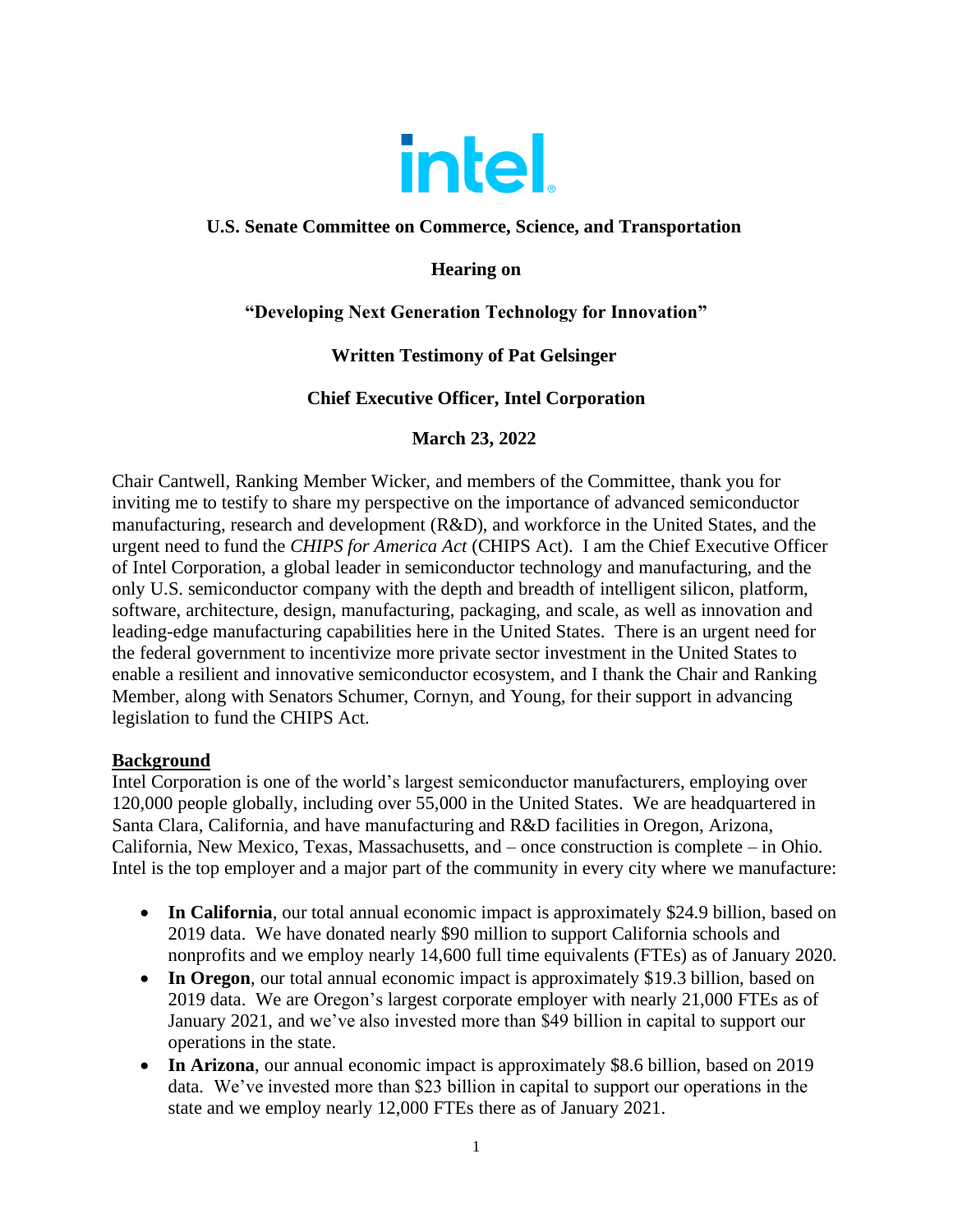- In New Mexico, our annual economic impact in New Mexico is approximately \$1.2 billion, based on 2019 data. We've also invested more than \$16.3 billion in capital to support our operations in the state and employ approximately 1,800 FTEs there.
- In Texas, as of February 2021, close to 1,800 FTEs support innovations in cloud computing, Internet of Things, 5G connectivity, memory and programmable solutions.
- In Massachusetts, as of February 2021, the 900 FTEs at our research and development center are focused on advanced semiconductor technology, embedding intelligence in the cloud, network, edge, and myriad computing devices to transform business and society.

Intel is one of only three semiconductor manufacturers in the world making advanced logic chips and the only one with the majority of its R&D and intellectual property in the United States. As an integrated device manufacturer (IDM), Intel is the only company in the United States that can do both leading-edge design and manufacturing in-house. This capability has been foundational to our success, enabling product optimization, improved economics, and supply chain resilience. The semiconductor products that Intel manufactures provide the foundations for technologies ranging from personal computing, cloud computing, artificial intelligence (AI), Internet of Things (IoT), 5G, autonomous vehicles, quantum computing, to high-performance-computing.

Intel ranks sixth among publicly-traded U.S. companies in its individual R&D investment,<sup>1</sup> investing \$18.7 billion in capital expenditures and \$15.2 billion in R&D in 2021. <sup>2</sup> Overall, Intel directly contributed almost \$26 billion to U.S. Gross Domestic Product (GDP) in 2019, with a total GDP impact to the U.S. economy of \$102 billion.

## *Manufacturing at Intel*

Intel is making unprecedented new investments in U.S. semiconductor manufacturing capacity. In the last 12 months alone, we have announced investments of \$43.5 billion for the construction of new semiconductor fabrication facilities in Ohio and Arizona, and for the manufacturing of advanced semiconductor packaging technologies in New Mexico.<sup>3</sup> This follows our recently completed \$3 billion investment to expand our operations in Oregon.

Our most recent U.S. announcement in Ohio amounts to a \$20 billion investment in a new greenfield manufacturing site in Licking County, which will result in two new mega fabs with the first one coming online by the end of 2025. A full build-out could grow to eight mega fabs and \$100 billion over the next decade, assuming support from the CHIPS Act. The manufacturing operations at the Ohio site will produce chips with our most advanced transistor technologies. In addition to more than 7,000 construction jobs, the fabs are expected to create 3,000 high-paying, long-term Intel manufacturing and engineering jobs ranging from factory

<sup>2</sup> Intel Corporation Annual 10-K for Fiscal Year Ending December 25, 2021, available at

[https://www.intel.com/content/www/us/en/newsroom/news/new-mexico-manufacturing.html.](https://www.intel.com/content/www/us/en/newsroom/news/new-mexico-manufacturing.html)

<sup>&</sup>lt;sup>1</sup> "Intel's Impacts on the US Economy", Report Issued April 2021, using data for FY 2019, available at [https://www.intel.com/content/www/us/en/newsroom/news/us-economic-impact](https://www.intel.com/content/www/us/en/newsroom/news/us-economic-impact-study.html?wapkw=economic%20impact#gs.tptln6)[study.html?wapkw=economic%20impact#gs.tptln6.](https://www.intel.com/content/www/us/en/newsroom/news/us-economic-impact-study.html?wapkw=economic%20impact#gs.tptln6)

<https://www.intc.com/filings-reports/all-sec-filings/content/0000050863-22-000007/0000050863-22-000007.pdf> <sup>3</sup> See Intel Press Releases available at [https://www.intel.com/content/www/us/en/newsroom/news/intelannounces](https://www.intel.com/content/www/us/en/newsroom/news/intelannounces-next-us-site-landmark-investment-ohio.html)[next-us-site-landmark-investment-ohio.html;](https://www.intel.com/content/www/us/en/newsroom/news/intelannounces-next-us-site-landmark-investment-ohio.html) [https://www.intc.com/news-events/press-releases/detail/1501/intel](https://www.intc.com/news-events/press-releases/detail/1501/intel-breaks-groundon-two-new-leading-edge-chip-factories)[breaks-groundon-two-new-leading-edge-chip-factories;](https://www.intc.com/news-events/press-releases/detail/1501/intel-breaks-groundon-two-new-leading-edge-chip-factories)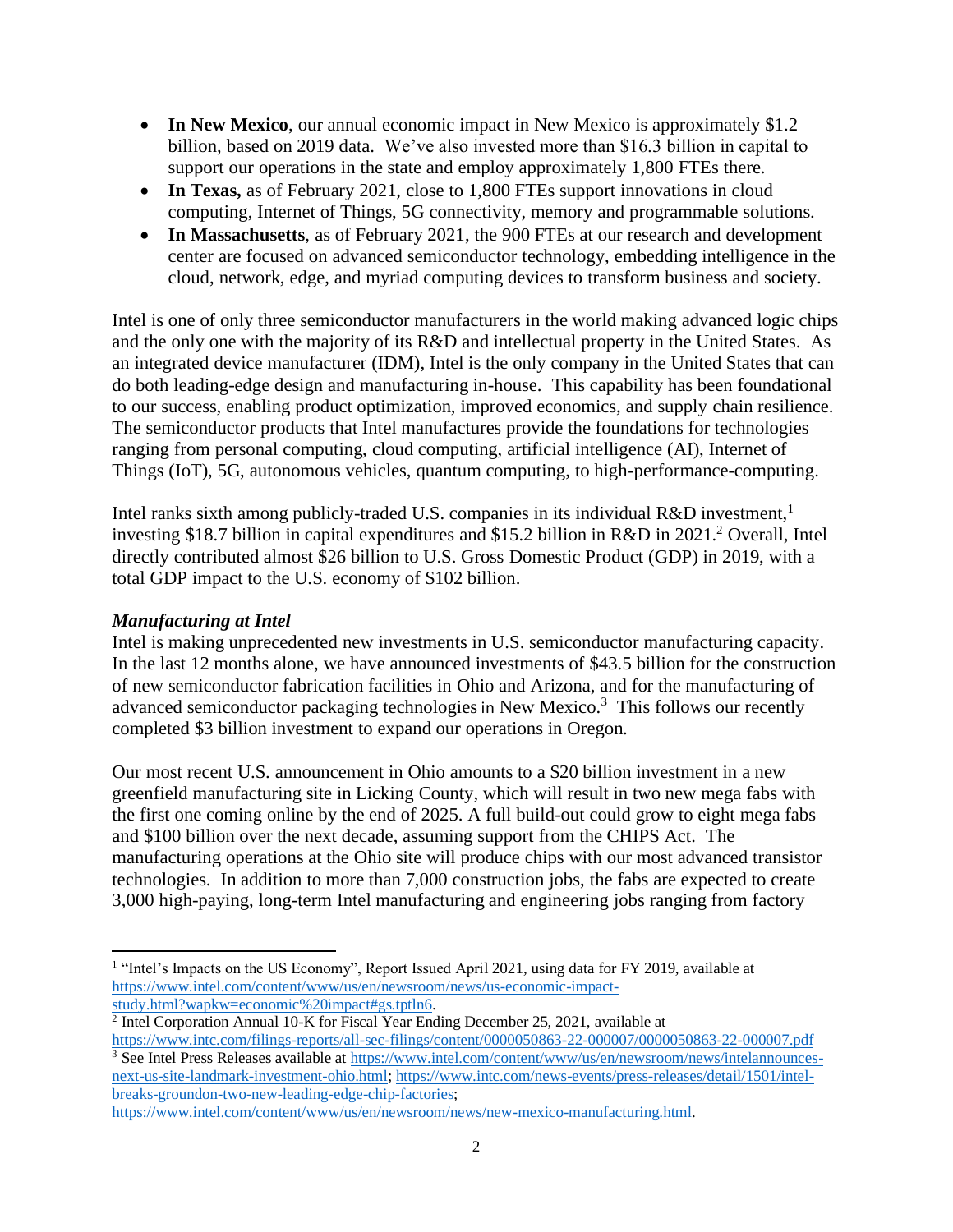operators and equipment technicians to engineers and business support functions, many of which do not require a 4-year college or advanced degree.

## *Technology Development at Intel*

More than fifty years ago, Intel invented the world's first commercial microprocessor. We have led in process technology for more than four decades until recently, and developed all major logic process innovations that the semiconductor industry uses (i.e., strained silicon, Hi-K metal gate, 3D transistors). Intel is executing a plan to recapture the global leadership in process technology by 2025.

Today, Intel's technology roadmap relies on new levels of innovation, including not only deep transistor-level enhancements, but also innovations all the way up the stack to the interconnect and standard cell level. The company has moved to an accelerated pace of innovation to enable an annual cadence of process improvements. Earlier this year, I unveiled one of the most detailed process technology roadmaps that Intel has ever provided, showcasing a new node naming system and breakthrough technologies including:

- **RibbonFET**, our first new transistor architecture in more than a decade
- **PowerVia**, an industry-first new backside power delivery method
- **High NA EUV**, our plans to adapt next-generation High Numerical Aperture extreme ultraviolet lithography



Technology advances in electronic packaging have supported and sustained Moore's Law silicon scaling and have evolved to become an important enabler of product performance. Intel is a leader in heterogenous integration technology. Our Foveros advanced packaging technology uses 3D stacking to enable logic-on-logic integration, and when combined with our Embedded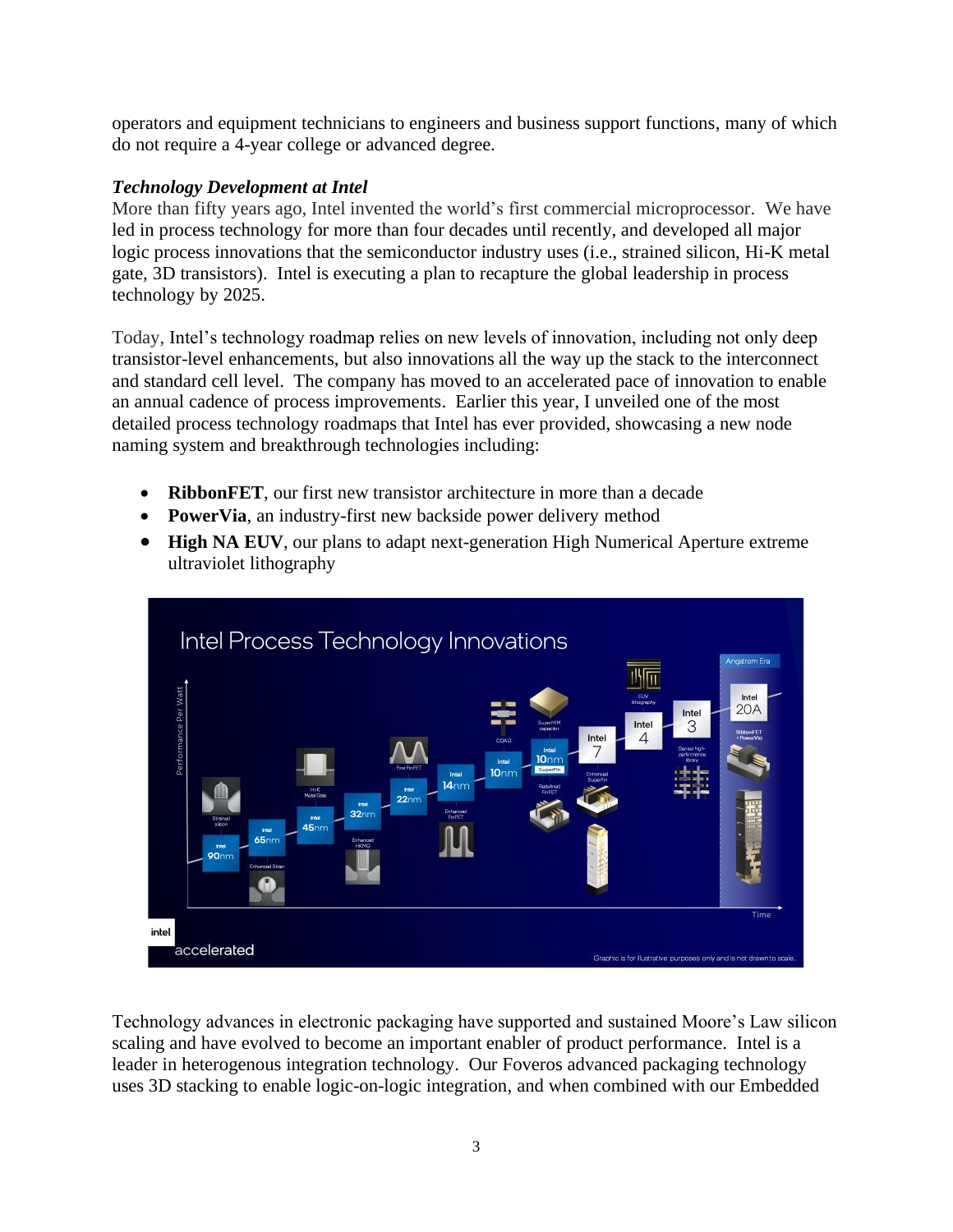Multi-die Interconnect Bridge (EMIB) technologies, allows for the interconnection of different chiplets and tiles with essentially the performance of a single chip.



Integrating 2D and 3D Packaging

*Intel's Ponte Vecchio, a product targeted for Argonne National Laboratory's exascale Aurora Supercomputer, represents the current state of the art in packaging.* 

## *Workforce at Intel*

Our industry supports a large and vibrant workforce. Each of the new leading-edge fabs we are building in the United States supports approximately 1,500 permanent Intel jobs, in addition to the many thousands of construction jobs created by these projects. And for each permanent Intel job we create, our operations indirectly support an additional 13 jobs among suppliers and partners in the semiconductor ecosystem. More broadly, the U.S. semiconductor industry directly supports 250,000 jobs, indirectly supports another one million jobs, and supplies digital infrastructure to countless employers across the country.

Last week, Intel announced two new initiatives that together will invest \$150 million into semiconductor-related research, education, and workforce development programs in two- and four-year institutions across the country.

- Intel announced a new 10-year, **\$100 million national partnership with the National Science Foundation (NSF)<sup>4</sup>** to expand semiconductor-related education and research programs. Intel is committing \$50 million to this initiative, with \$50 million in matching funds from NSF. Funds will be used to create new curricula for associate and undergraduate degrees, certification programs, and reskill and upskill programs for existing workers, as well as to support faculty training, laboratory equipment, and research supporting semiconductor design and fabrication.
- To support the new Silicon Heartland in Ohio, Intel is also investing **\$50 million directly into Ohio institutions** over the next 10 years. This investment will fund various programs, including the *Intel Semiconductor Education and Research Program*

<sup>4</sup> See "Media Alert: Intel Launches Education and Research Initiatives for Ohio, US," Mar 17, 2022, [https://www.intel.com/content/www/us/en/newsroom/news/media-alert-intel-launches-education](https://www.intel.com/content/www/us/en/newsroom/news/media-alert-intel-launches-education-initiatives.html#gs.ty6ba3)[initiatives.html#gs.ty6ba3](https://www.intel.com/content/www/us/en/newsroom/news/media-alert-intel-launches-education-initiatives.html#gs.ty6ba3)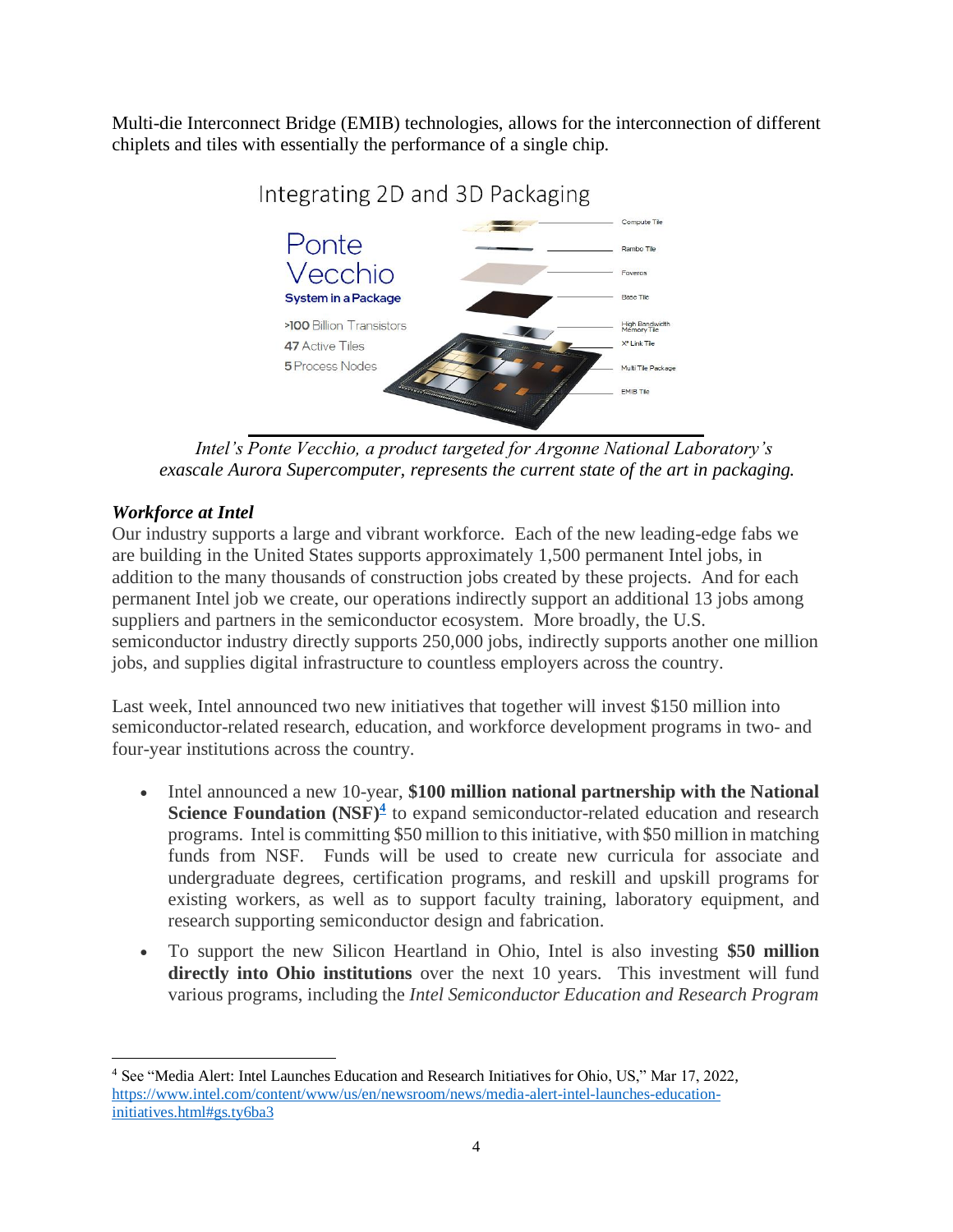#### *for Ohio*, a collaborative, multi-institution program designed to improve semiconductor innovation and provide real-world experience to students.



Sources: VLSI Research projection; SEMI second-quarter 2020 update; BCG analysis.

Note: All values shown in 8" equivalents; excludes capacity below 5 kwpm or less than 8".

<sup>1</sup>-Includes Israel, Singapore, and the rest of the world.

Global manufacturing capacity by location (%)

Two weeks ago, Intel also announced a new "**Quick Start**" accelerated workforce development program with Arizona community colleges to train and retrain workers as semiconductor technicians.<sup>5</sup> These and other initiatives build on the work Intel has been doing for years to promote cutting-edge research and prepare students for the industry, such as with local community colleges to develop and maintain microelectronics technology programs for semiconductor technicians. Through partnerships with NSF, Intel regularly funds education and research programs with colleges and universities across the country. And Intel funds numerous efforts like the **Million Girls Moonshot (MGM)** program<sup>6</sup> to expand outreach to, and participation by, traditionally underrepresented groups, including underrepresented minority groups and women and girls.

#### **State of U.S. Semiconductor Manufacturing**

The U.S. share of semiconductor manufacturing capacity has dramatically fallen over the last 30 years. In 1990, the United States manufactured 37 percent of the world's supply of semiconductors but today only produces 12 percent, a share forecasted to decline even further without intervention.<sup>7</sup>

<sup>5</sup> See "Maricopa Maricopa Community Colleges and Intel to Launch New Semiconductor Manufacturing Workforce Development Initiative," March 7, 2022[, https://www.intel.com/content/www/us/en/newsroom/news/maricopa](https://www.intel.com/content/www/us/en/newsroom/news/maricopa-community-colleges-intel-launch-workforce-development-initiative.html#gs.tzsvej)[community-colleges-intel-launch-workforce-development-initiative.html#gs.tzsvej](https://www.intel.com/content/www/us/en/newsroom/news/maricopa-community-colleges-intel-launch-workforce-development-initiative.html#gs.tzsvej)

<sup>&</sup>lt;sup>6</sup> More information a[t https://milliongirlsmoonshot.org.](https://milliongirlsmoonshot.org/)

<sup>7</sup> See "Government Incentives and US Competitiveness in Semiconductor Manufacturing," by Antonio Varas, Raj Varadarajan, Jimmy Goodrich, and Falan Yinug, September 2020, available a[t https://www.semiconductors.org/wp-](https://www.semiconductors.org/wp-content/uploads/2020/09/Government-Incentives-and-US-Competitiveness-in-Semiconductor-Manufacturing-Sep-2020.pdf)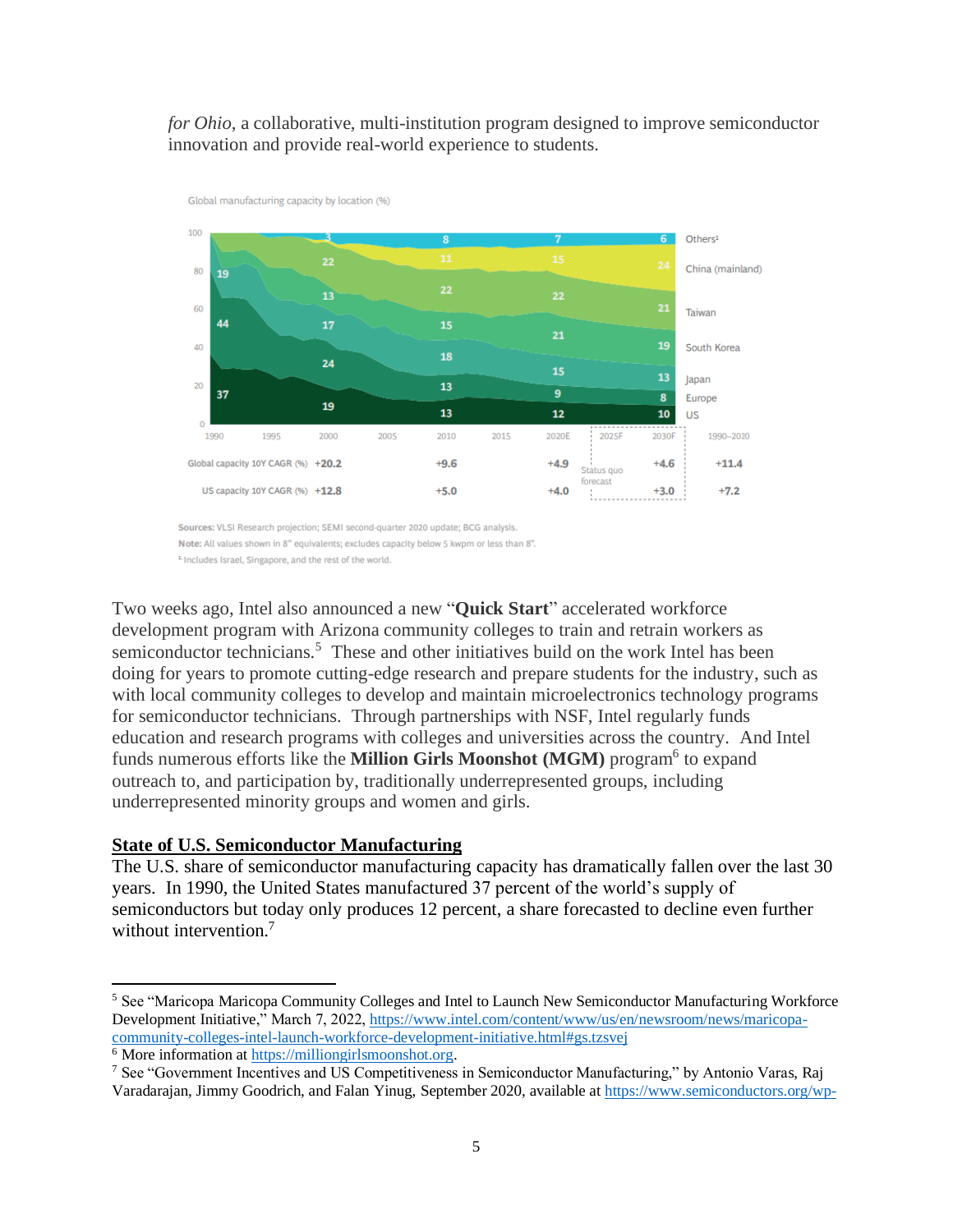So how did we get here? The decline in U.S. manufacturing share was driven in part by countries in East Asia investing in this critical technology and in their domestic champions, creating vital chipmaking ecosystems in the process. Those investment policies, combined with lower labor rates, effectively created a 30-50 percent cost disadvantage to manufacture chips in the United States. At the same time, the cost just to build and equip a single manufacturing facility that used to cost just \$3 billion a decade ago can now cost more than \$10 billion, making government incentives critical to site location decisions. As a result, our industry has concentrated itself in East Asia. Intel constitutes more than half of the advanced logic being manufactured in the United States, and we are working to do more, but our competitors have a significant cost advantage that is increasingly difficult to overcome.

Substantial investments into process technology development are also necessary to master the processes required to operate a leading-edge fab, but integrated circuit scaling is getting more difficult as traditional devices reach their scaling limits. As a result, lithography is now the most important step in fabricating integrated circuits and is also the most expensive in terms of total wafer processing cost. Due to these dramatic increases in manufacturing and technology development expenses, fewer and fewer manufacturers globally can absorb the investments required to develop the latest node sizes (see figure below). Today, only three leading-edge logic manufacturers remain. <sup>8</sup>



Advanced packaging technologies are also undergoing a major transition from primarily connecting small geometry wiring on a die to the looser wiring density on a system board to connecting small geometry wiring between many die inside one package. This 3D Heterogeneous Integration, using novel package technology as its core building block, is

[content/uploads/2020/09/Government-Incentives-and-US-Competitiveness-in-Semiconductor-Manufacturing-Sep-](https://www.semiconductors.org/wp-content/uploads/2020/09/Government-Incentives-and-US-Competitiveness-in-Semiconductor-Manufacturing-Sep-2020.pdf)[2020.pdf](https://www.semiconductors.org/wp-content/uploads/2020/09/Government-Incentives-and-US-Competitiveness-in-Semiconductor-Manufacturing-Sep-2020.pdf)

<sup>&</sup>lt;sup>8</sup> See Kearney analysis in "Europe's urgent need to invest in a leading-edge semiconductor ecosystem," Nov 2021, [https://www.kearney.com/documents/20152/272966470/Europes+urgent+need+to+invest+in+a+leading](https://www.kearney.com/documents/20152/272966470/Europes+urgent+need+to+invest+in+a+leading-edge+semiconductor+ecosystem.pdf)[edge+semiconductor+ecosystem.pdf](https://www.kearney.com/documents/20152/272966470/Europes+urgent+need+to+invest+in+a+leading-edge+semiconductor+ecosystem.pdf)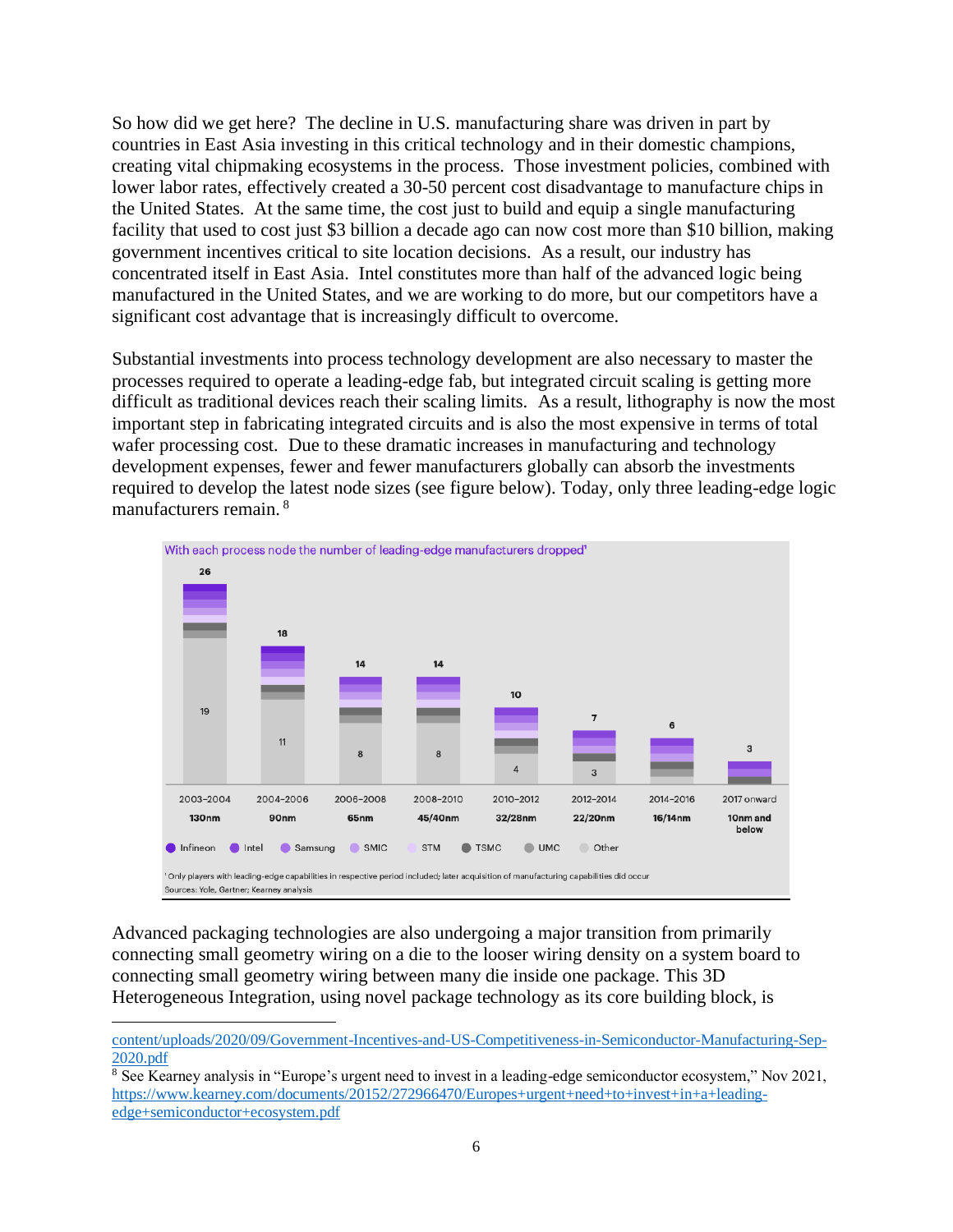becoming vital to the semiconductor industry as traditional chip scaling slows down. Currently, less than two percent of the capacity for assembly, test and substrate manufacturing is in the United States. With the reported investments of Asian countries coupled with that of Asian private sector companies in 3D packaging, the United States and U.S. based companies are becoming further challenged to maintain their leadership.

### **Semiconductor Technology R&D in the U.S.**

Intel and other semiconductor companies reinvest on average nearly 20 percent of their revenue into R&D, one of the highest percentages of any sector. Forty years ago, federal investment in semiconductor R&D was more than double that of private investment, but today, U.S. private investment is nearly 20 times that of public funding. Intel is committed to continuous investment in semiconductor manufacturing, but the private sector cannot do it alone, and time is not on our side. It takes at least three years to build state-of-the-art manufacturing facilities and five to 10 years for supply chains to move. Federal investment is needed urgently and would unlock tens of billions of dollars in private investment here at home.

A November 2021 paper from the Boston Consulting Group (BCG) identified the two most significant gaps currently facing the United States in establishing those three ingredients: (i) a 30 to 50 percent cost disadvantage with East Asia that U.S. chipmakers face; and (ii) public funding for R&D, which lags both Taiwan and Korea where the most advanced semiconductors are currently manufactured.<sup>9</sup> Not only is technology-specific federal funding related to semiconductors as envisioned in USICA important, but Congress must also continue to encourage companies to invest private funds in U.S. R&D.

Starting in January 2022, businesses are now required to amortize their R&D expenses over several years. Removing this deduction under the Tax Cuts and Jobs Act (TCJA) created the most regressive treatment of R&D investments globally. U.S. investment in research is already relatively flat. This major change will significantly increase the cost to perform R&D in the U.S., while other governments work to substantially increase R&D investment in their respective countries. I applaud the bipartisan work of Senators Hassan, Young, Cortez Masto, and Portman, whose bill, the American Innovation and Jobs Act, would restore this immediate deduction which has existed for nearly seven decades. As Congress works to reconcile the U.S. Innovation and Competition Act and the America COMPETES, we encourage Congress to incentivize R&D investment in the U.S. by fixing this important provision as well.

## **U.S. Workforce and Workforce Development**

As intended, the CHIPS Act would help the United States close the manufacturing share gap by levelling the playing field so companies would be more apt to choose to build their fabs domestically. Those fabs, however, will require significant expansion of talent pipelines. The industry depends on workers across a range of skillsets, including trade workers to build new fabs and packaging facilities; technicians and trade workers to operate and maintain these facilities; and advanced degree STEM graduates for research and development. Due in part to tight labor markets, hiring in each of these areas is already extremely difficult. These

<sup>9</sup> See "Establishing Leadership in Advanced Logic Technology," Raj Varadarajan, Ramiro Palma, and Antonio Varas, Nov 2021, [https://web-assets.bcg.com/8d/cf/6a4a4ab34d5f962e1526337ef691/bcg-establishing-leadership-in](https://web-assets.bcg.com/8d/cf/6a4a4ab34d5f962e1526337ef691/bcg-establishing-leadership-in-advanced-logic-technology-nov-2021-r2.pdf)[advanced-logic-technology-nov-2021-r2.pdf](https://web-assets.bcg.com/8d/cf/6a4a4ab34d5f962e1526337ef691/bcg-establishing-leadership-in-advanced-logic-technology-nov-2021-r2.pdf)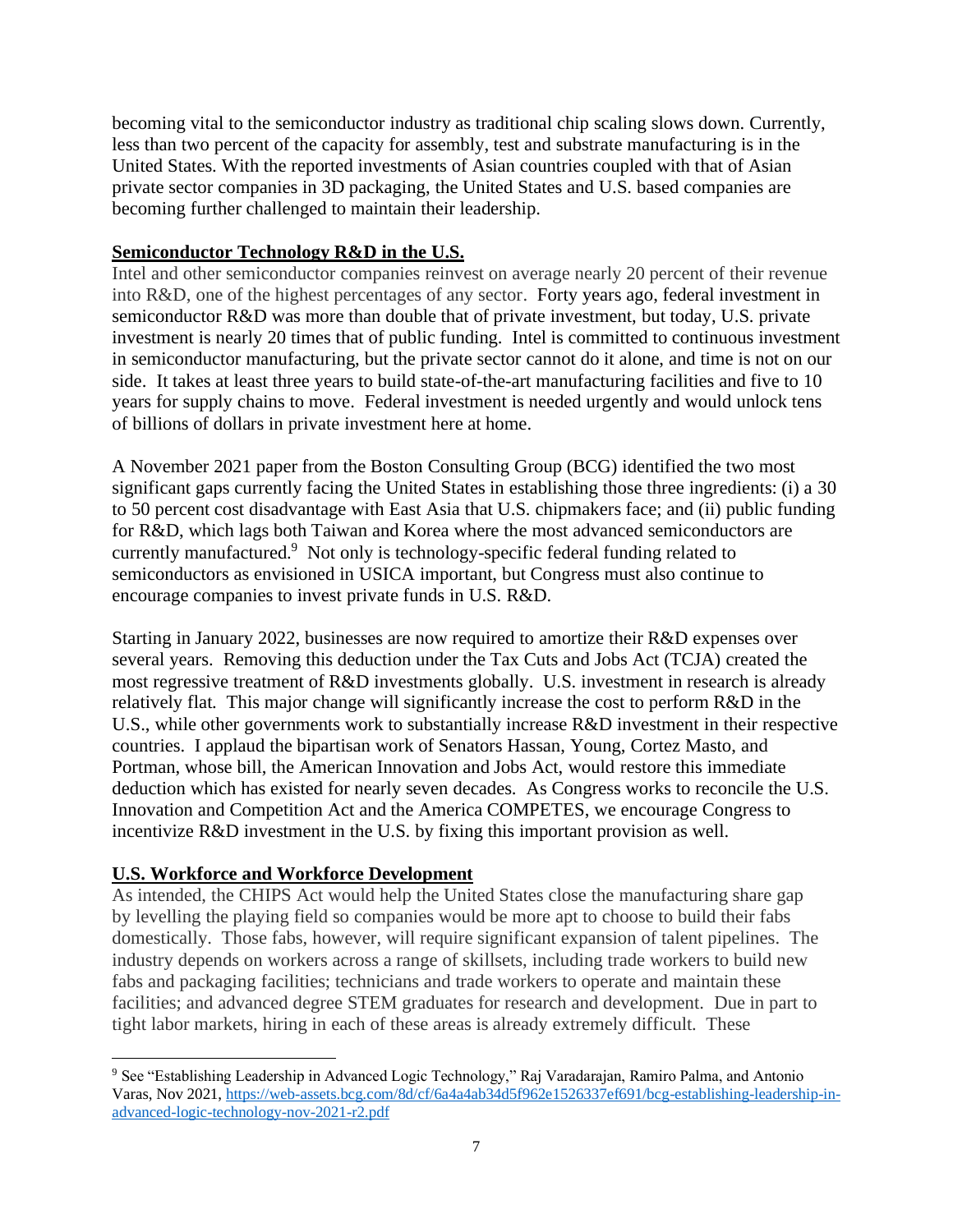difficulties will only skyrocket as new fabs come on-line. Unless we do more as a country, workforce availability has the capacity to be the principle limiting factor to a strong U.S. based semiconductor industry.

Intel has already begun to do its part to significantly expand talent pipelines, but more will certainly need to be done if we want to stay competitive as a nation, and the industry cannot do it alone. Federal investment through the CHIPS Act is an important start, as it would unlock additional private investment to increase domestic manufacturing and further drive the research, education, and workforce development efforts needed to support industry expansion. Additional efforts will also be needed to attract and retain students in STEM fields particularly at the graduate level and in the sub-fields critical to the industry, such as electrical engineering and computer science. U.S. students do not choose those fields at anywhere near the rate needed to support significant industry expansion. And our outdated immigration system makes it extremely challenging to hire and retain foreign students graduating from U.S. universities in these critical fields. If we are to stay competitive as a country, Congress must work to improve the industry's ability to win the global competition for talent, especially at the highest levels.

### **Supply Chain Resilience**

The global chips shortage has been uniquely impactful among the many supply chain woes the world has experienced since March 2020. For two years now, U.S. companies and consumers have had to navigate a global chip shortage and its rippling effects. Semiconductors are a critical part of every digital device, powering our phones, cars, hospitals, and factory floors. Yet the pandemic brought into sharp relief the state of the semiconductor supply chain as neither stable nor durable. A severe supply-demand imbalance led to idled factory lines, bare shelves, empty car lots, and backorders on goods. The global chip shortage cost the U.S. economy approximately \$240 billion last year.

Among the many lessons of the pandemic is that chip shortages can sideline both workers and entire segments of the economy, illustrating the national and economic security risks of falling behind. Our economic security depends on reliable, resilient access to semiconductors— access that requires near-term investment, at scale, in domestic capability and capacity. Given that so much of the semiconductor and technology industry supply chain resides in East Asia, future risks are far greater than the shortages we are experiencing today. The only way to alleviate the current supply-demand imbalance, prevent future shortages, and ensure resilient access to chips is to increase U.S. chip manufacturing capacity.

Intel is committed to helping rebalance the global supply of chips and reduce current dependencies in East Asia. Increasing manufacturing in both the U.S. *and* EU are key to that goal, and consistent with the U.S. and European governments' desires to work together on supply chain issues. The US-EU Trade and Technology Council (TTC) has established a working group on supply chain issues, and at its first formal meeting issued a Statement on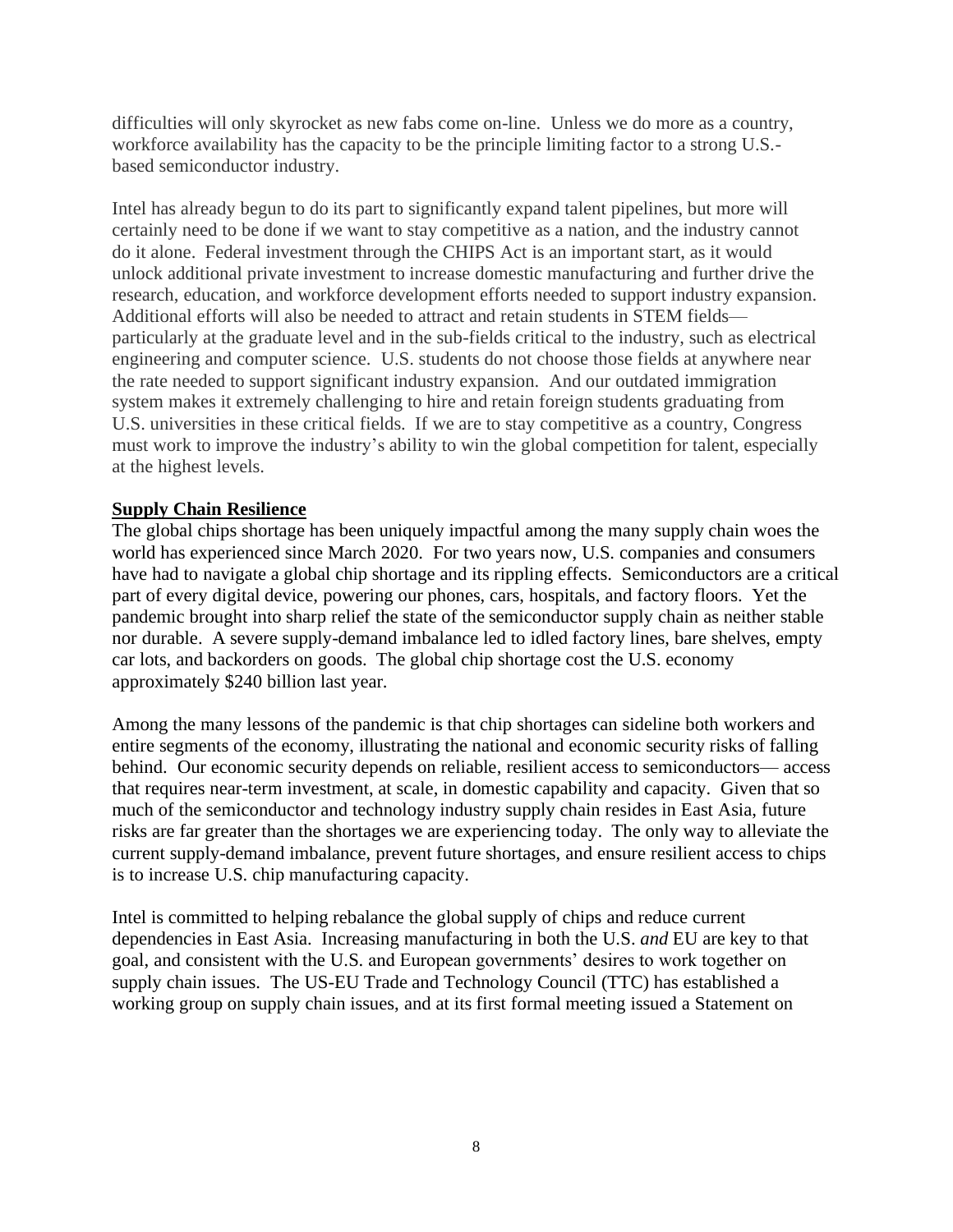Semiconductor Supply Chains with specific focus areas, including increasing sorely needed investment in both jurisdictions. 10

Strengthening U.S-EU partnerships like the TTC is critical to help both regions reach their similar semiconductor objectives. Last week, I announced investment plans in the EU (specifically Germany, Ireland, France, Italy, Poland and Spain) of more than \$36 billion for semiconductor R&D and manufacturing. These investments will complement the over \$43 billion in capital investments we have previously announced in the U.S.

The rest of the world is investing and moving very rapidly. As Congress deliberated how to fund the CHIPS Act over the last year, other countries in Asia and Europe have moved forward with their own new or additional incentive programs, as shown in the graphic below from the Semiconductor Industry Association (SIA). SIA writes, "In 2021 alone, 25 fab construction and expansion projects have been announced among U.S. foreign partners – Europe, South Korea, Japan, Taiwan, and Singapore. In contrast, just 4 have been announced in the United States. Government incentives are enabling foreign competitors to outpace the U.S. in fab construction and investment."<sup>11</sup>



<sup>&</sup>lt;sup>10</sup> The Statement reads in part: The United States and European Union "reaffirm their willingness to build a partnership on the rebalancing of global supply chains in semiconductors with a view to enhancing their respective security of supply as well as respective capacity to design and produce semiconductors, especially, but not limited to, those with leading-edge capabilities . . . we underline the importance of jointly identifying gaps and vulnerabilities . . . and strengthening our domestic semiconductor ecosystems, from, research, design to manufacturing . . . we intend to focus on reducing existing strategic dependencies[,] especially through a diversification of the supply chain and increased investment." U.S.- EU Trade and Technology Council Inaugural Joint Statement, Annex IV (Pittsburg, PA September 29, 2021); available at [https://www.whitehouse.gov/briefing](https://www.whitehouse.gov/briefing-room/statements-releases/2021/09/29/u-s-eu-trade-and-technology-council-inaugural-joint-statement/)[room/statements-releases/2021/09/29/u-s-eu-trade-and-technology-council-inaugural-joint-statement/.](https://www.whitehouse.gov/briefing-room/statements-releases/2021/09/29/u-s-eu-trade-and-technology-council-inaugural-joint-statement/) <sup>11</sup> From "Global Semiconductor Incentives," February 2022, by the Semiconductor Industry Association, [https://www.semiconductors.org/wp-content/uploads/2022/02/Global-Semiconductor-Incentives\\_2-4-2022.pdf](https://www.semiconductors.org/wp-content/uploads/2022/02/Global-Semiconductor-Incentives_2-4-2022.pdf)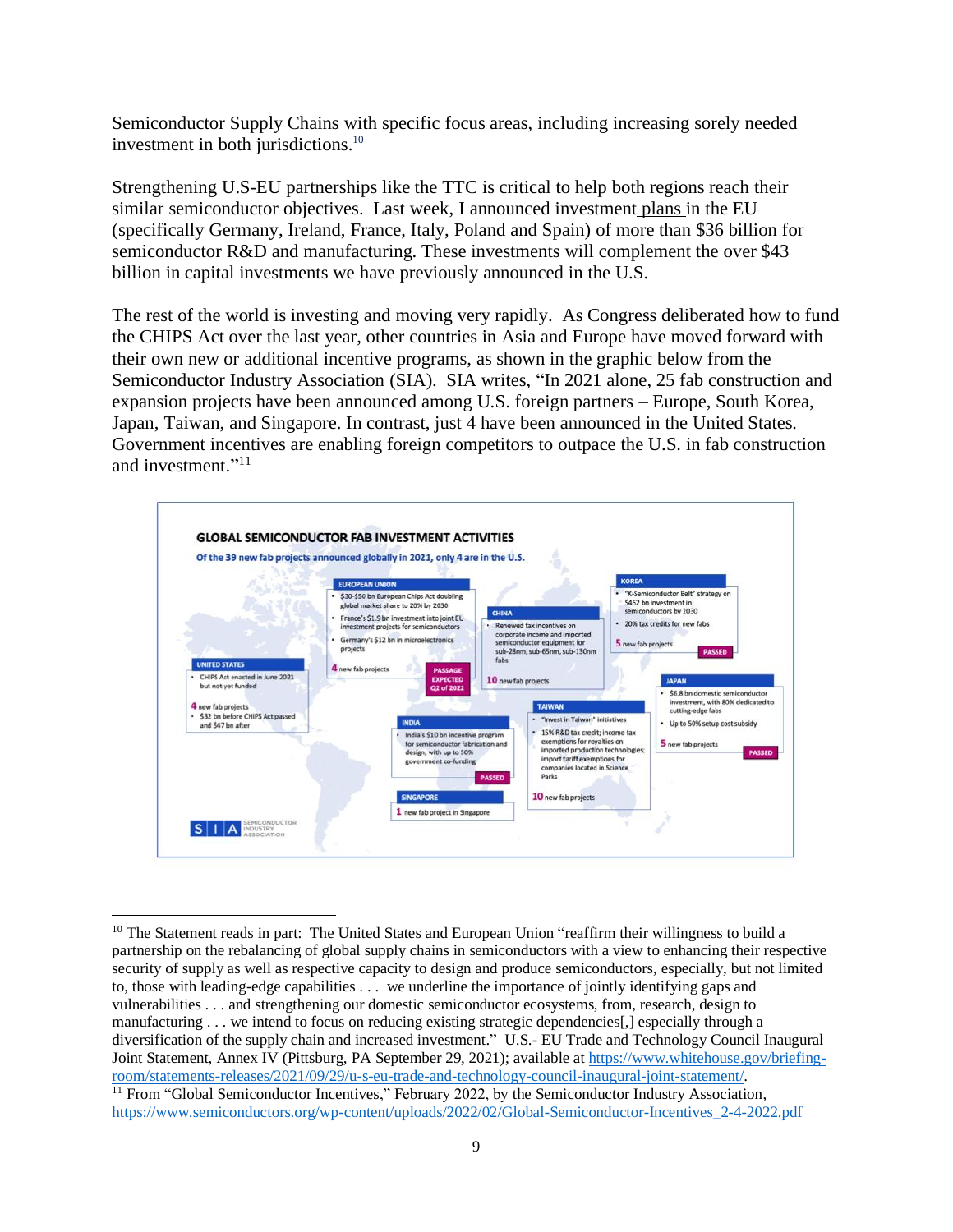## **CHIPS Act Implementation Recommendations**

The efficient and expeditious implementation of programs under the CHIPS Act, including the financial assistance program for semiconductor manufacturing and R&D facilities ("Grant program"), the National Semiconductor Technology Center (NSTC), and the National Advanced Packaging Manufacturing Program (NAPMP), will be essential to alleviate semiconductor supply constraints more quickly and reverse the erosion of domestic capacity for U.S. semiconductors. Our comments on the Commerce Department's Request for Information, due this Friday, include several recommendations some of which are summarized below.

## *General Grant Program (Section 9902)*

The grant program should prioritize and expedite approval for shovel-worthy projects that have already been announced or are already underway to receive the first round of grants, in order to accelerate the impact of federal funds and see results more quickly.

The federal government should also expedite federal permitting requirements under the National Environmental Policy Act (NEPA) for these projects, which can add years to the approval timeline. Such expediting can be accomplished legislatively or administratively with fast-track approval,<sup>12</sup> or more preferably, through a definitive "categorial exclusion"—at least for facilities already under construction where the environmental impact has been thoroughly examined under state law and is not significant. The Department of Energy's experience with the Advanced Technology Vehicles Manufacturing Incentive Program ("Auto Loan Program") is instructive precedent. Under the Auto Loan Program, DOE provided loans to automobile manufacturers and component suppliers for projects that reequipped, expanded, and established manufacturing facilities in the United States to produce light-duty vehicles. In 2009, DOE applied categorical exclusions to manufacturing facilities that received federal funding under the program after concluding that the activities contemplated were substantially similar to activities covered by the agency's existing categorical exclusions.<sup>13</sup> The U.S. should also look to the fast-track permitting process for environmental and other assessments that the European Commission is asking its member states to implement for first-of-a-kind semiconductor facilities as a best practice.<sup>14</sup>

The grant program should also consider factors in addition to those included in the statute when determining the grant amount for a specific project, such as the project's contribution to American technology leadership and supply chain security; the project's size, broader economic impact, and number and quality of American jobs it creates; more specific national security implications that the project may raise; and the project's ability to sustain itself after federal assistance is used up and operate independently from foreign government influence and overseas technical assistance.

<sup>&</sup>lt;sup>12</sup> See S. 3541, a bill to include certain computer-related projects in the Federal permitting program under title XLI of the FAST Act, and for other purposes; available at [https://www.congress.gov/bill/117th-congress/senate](https://www.congress.gov/bill/117th-congress/senate-bill/3451?s=2&r=4)[bill/3451?s=2&r=4.](https://www.congress.gov/bill/117th-congress/senate-bill/3451?s=2&r=4)

<sup>&</sup>lt;sup>13</sup> See Letters between Steven Chu, Secretary of Energy, and Nancy Sutley, CEQ Chair (Mar. 19 and Mar. 20, 2009)(relying on Department of Energy Categorical Exclusion B1.31).

<sup>&</sup>lt;sup>14</sup> Communication from the Commission to the European Parliament, the Council, the European Economic and Social Committee and the Committee of the Regions, A Chips Act for Europe, at 17, COM (2022) 45 Final (Brussels 8.2.2022); Proposal for a Regulation of the European Parliament and of the Council, European Commission 2022/0032, establishing a framework of measures for strengthening Europe's semiconductor ecosystem (Chips Act), at 7-8 (Brussels 8.2.2022).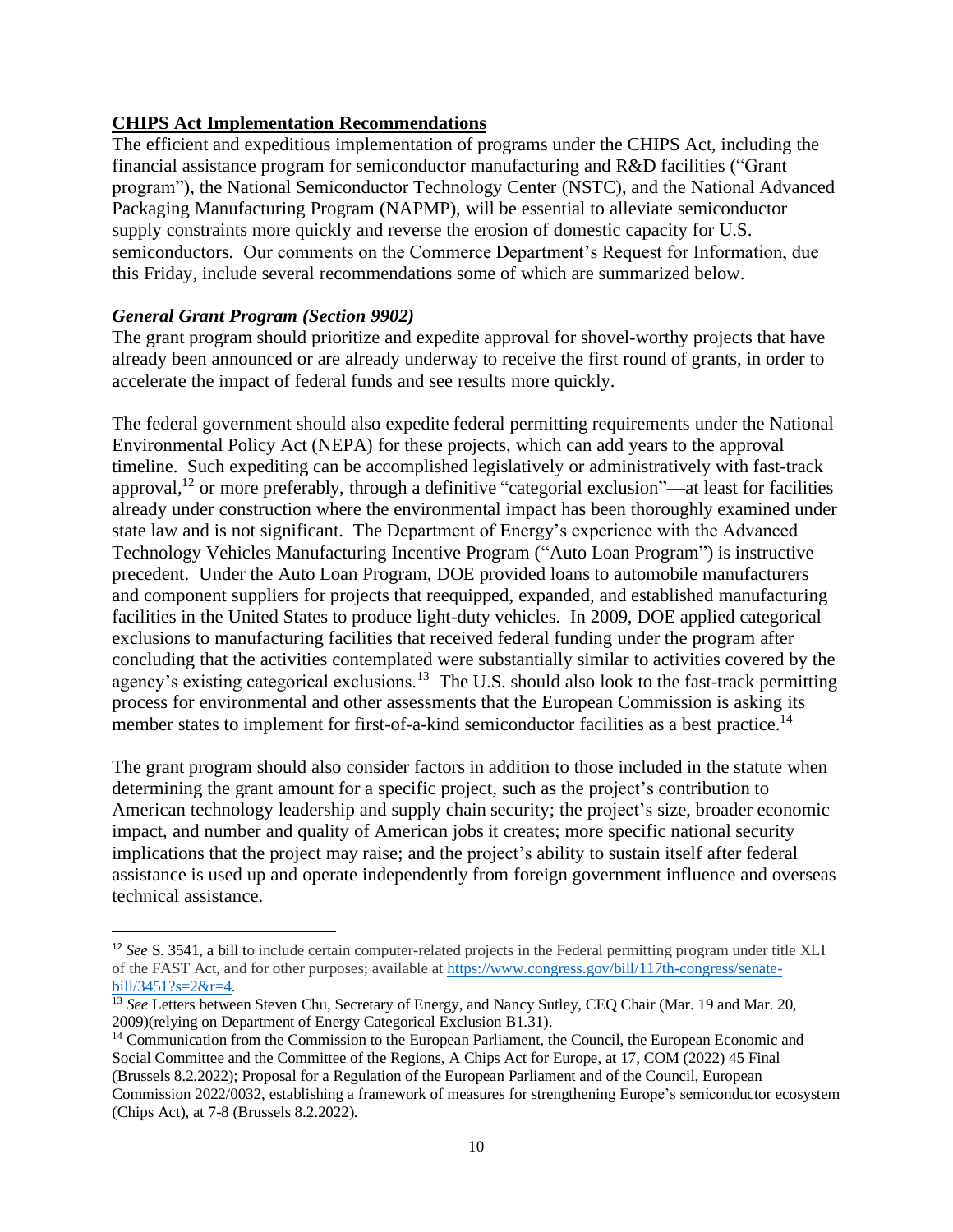### *National Semiconductor Technology Center (NSTC)*

The Commerce Department, working through the National Institute of Standards and Technology (NIST), should establish a nationwide network of facilities at U.S. companies, leveraging access to existing infrastructure to save the federal government cost and time. This network of centers or hubs should focus on conducting research for precompetitive "breakthrough challenges" that align industry around revolutionary goals more than five years out and ultimately can result in competitive products that can be manufactured at high volume in the United States. Intel proposes establishing one such center dedicated to providing access to advanced lithography tools and equipment, a critically important area to enable future process technology advancements.

The federal government should allow operation of the NSTC consortium to be led by a neutral non-profit entity with the guidance of a technical advisory committee, and should fund NSTC with the private sector jointly, in a manner that enables its long-term sustainment. NSTC should also support precompetitive prototyping to lower the barrier of entry for start-ups. Opportunities also exist for scaling semiconductor education and workforce initiatives at the university level through partnership and access to the NSTC.

### *National Advanced Packaging Manufacturing Program (NAPMP)*

The NAPMP should, with the guidance of a technical advisory body, focus on research projects such as those related to product capability, environmental footprint reduction, and supply chain resilience to advance domestic manufacturing. As part of the NAPMP, NIST should establish an Advanced Packaging Manufacturing Center to research new package and assembly/test technologies and manufacturing methods, and to demonstrate a fully integrated manufacturable process. Such a center could incorporate satellite building block projects to perform R&D on core technology elements and could facilitate heterogenous integration research in support of the NSTC along with accelerating innovation in packaging and test technology. It will be beneficial to have technical alignment between the NAPMP and the NSTC to ensure synergies on project prioritization and focus for pre-competitive R&D.

#### **Conclusion**

Time is of the essence: American businesses in every sector across the economy are facing a semiconductor shortage, and the only way to alleviate the current supply-demand imbalance long term is to increase manufacturing capacity by funding and implementing the CHIPS Act. Polls consistently show Americans understand the importance of the chipmaking industry to the U.S. economy and national security, and widespread support for Congressional action to allocate federal funding for the industry.<sup>15</sup>

**We hope Congress can soon find a path forward to reconcile the U.S. Innovation and Competition Act and the America COMPETES Act to fund the urgently needed CHIPS Act programs it authorized over a year ago. The rest of the world is moving forward, and the United States must move forward quickly as well.**

<sup>&</sup>lt;sup>15</sup> Survey showed 90 percent of Americans either strongly or somewhat support the proposal to allocate funding for domestic chipmaking. Research was conducted by ENGINE INSIGHTS omnibus survey among U.S. adults over 18 based on a sample of 1,008 during November 17-19, 2021.